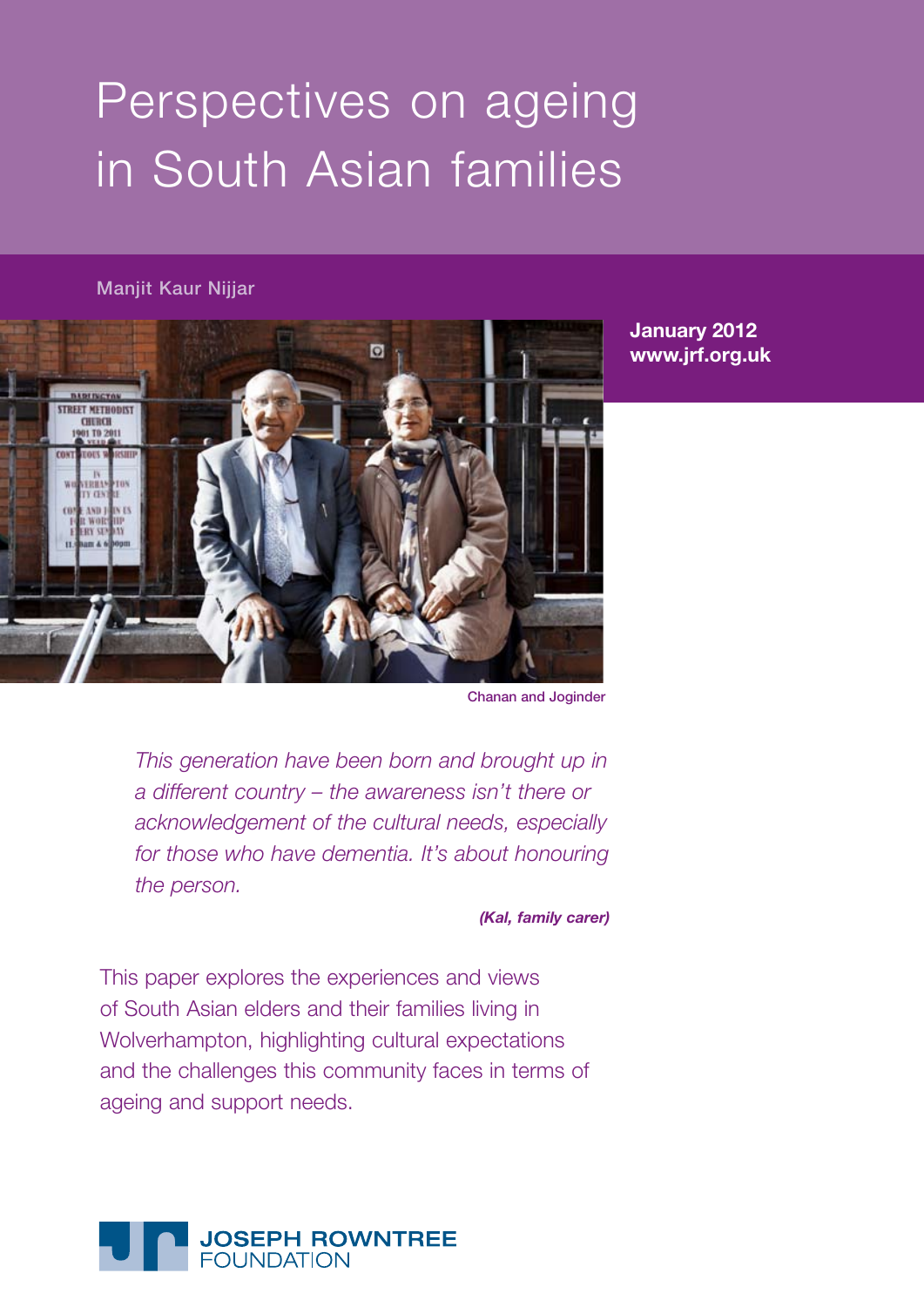## Introduction

This paper draws on the experiences and views of people within the South Asian elder community living in Wolverhampton. Through their stories, I am going to explore the issues and challenges this community faces in terms of growing old and developing high support needs, and what quality of life means for these people and their families.

I am going to highlight what facilities are already available, and what this group of older South Asian people think needs to be done or thought about for future services. This includes funding, resources, training and the understanding needed to implement them. Finally, I will explain how this community feels that they can be involved in the decision-making process, and how their voices can be heard more clearly.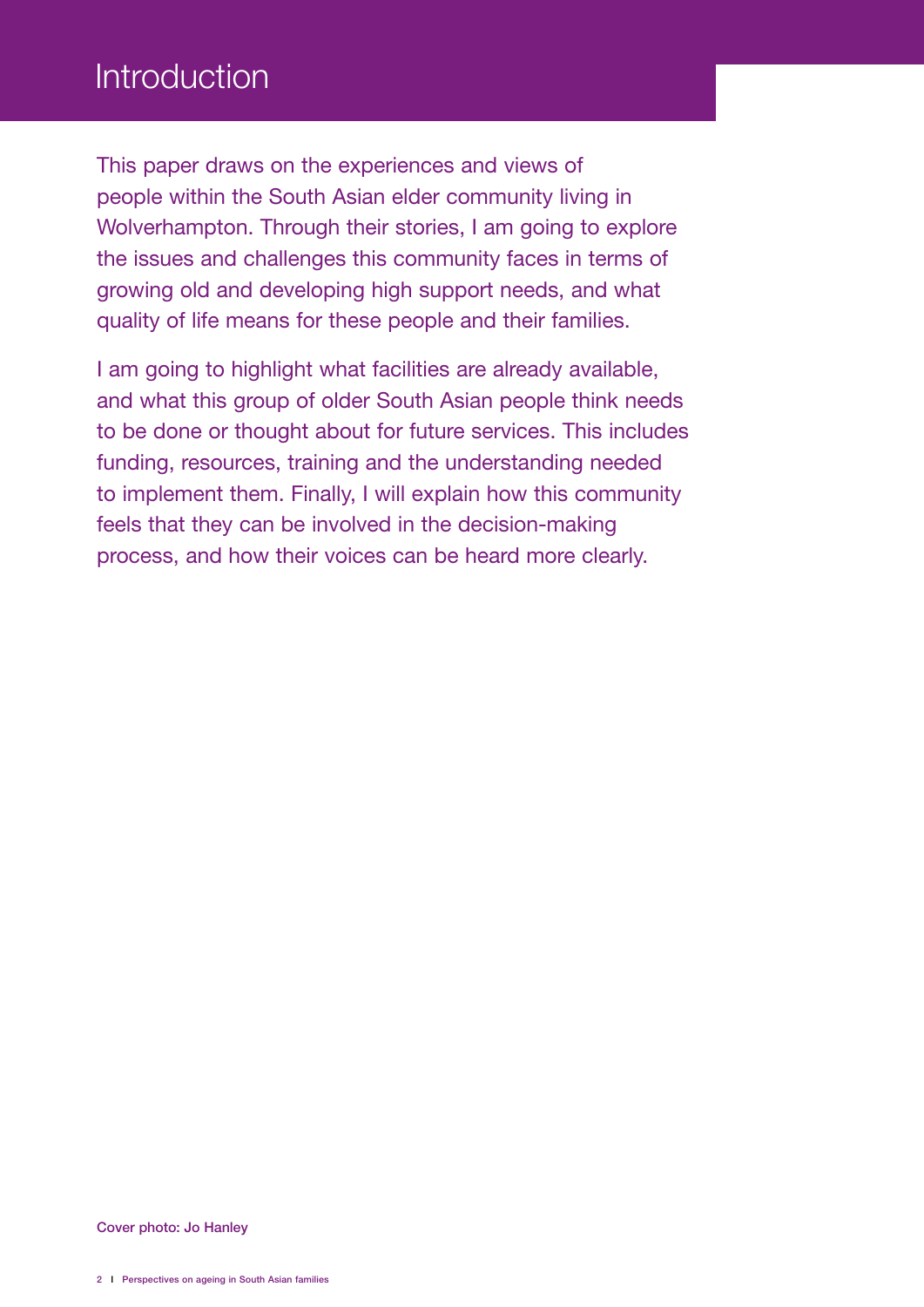#### *About the author*

I'm Manjit Kaur Nijjar. I was born and raised in Wolverhampton, then lived abroad for a while, but came back when I was 25 years old to become a carer for both my parents. My mum had been diagnosed with terminal cancer and my dad had vascular dementia and Alzheimer's.

I spent the next nine and a half years working and caring for my parents. We underwent many trials and tribulations associated with living with life-limiting illnesses, including accessing appropriate services, understanding the processes required by statutory services, and coping with the cultural expectations, biases and prejudices of being part of a South Asian community. This was made more difficult as my brother had moved abroad, and my thoughts and opinions did not carry the gravitas needed with either the statutory services or the South Asian community to support my parents in the way I would have wished. For example, it was not until my brother came to visit us that a doctor revealed that our dad had a dual diagnosis of vascular dementia and Alzheimer's.

As a working carer I had to juggle constantly between my parents and my job. This caused tensions between the needs and expectations of my parents, my employer and the wider community.

It was as a direct result of my experiences that I began working for the charity Wolverhampton Elder Asians and Disabled Group (WEAD), helping Asian families living with dementia. I am also part of Uniting Carers, Dementia UK, which has given me the opportunity to raise issues facing Asian families living with dementia.

#### *Participants*

I have spoken in depth to six older people with high support needs and one carer in her 40s. The group is made up of one couple, whilst the rest are all widowed. Of those who are widowed, all except one are living with their families. Five of the older people have physically limiting illnesses, whilst the sixth person has advanced dementia, so was unable to verbally express her experiences. In this case, her daughter, who is also her full-time carer, provided an insight into their lives.

All of the people in this study group came to the UK from the Indian subcontinent over a 20-year period from the early 1950s to the 1970s. Whilst living here they have maintained links with their culture, faiths and languages. It is these links that form a fundamental part of their approach to the illnesses they live with and their subsequent expectations regarding the quality of their lives. Below is a little information about each person – I have used pseudonyms in all cases.

**Daljit** is now a widow. She came to the UK in the late 1960s with her two children to join her husband. She worked full-time and cared for her husband who had severe health problems. She has had a number of conditions including heart disease, diabetes, arthritis and an under-active thyroid. Daljit lives with her son, daughter-in-law and two grown-up grandchildren.

**Sarbjit** followed her husband to the UK in the late 1950s, having grown up in Pakistan, but then moved to India. All of her five children were born in England. She was diagnosed with dementia in 1998 and her daughter, Kal, is her sole carer. She also has a number of physical illnesses, including rheumatoid arthritis.

**Kal**, Sarbjit's daughter, was born and raised in Wolverhampton in the late 1960s and early 1970s. She lived in Germany for a number of years, where she raised her family. Her mother stayed with her in Germany and they both then moved back to Wolverhampton. Kal has kept a journal chronicling her experiences as a carer and her mother's behaviour.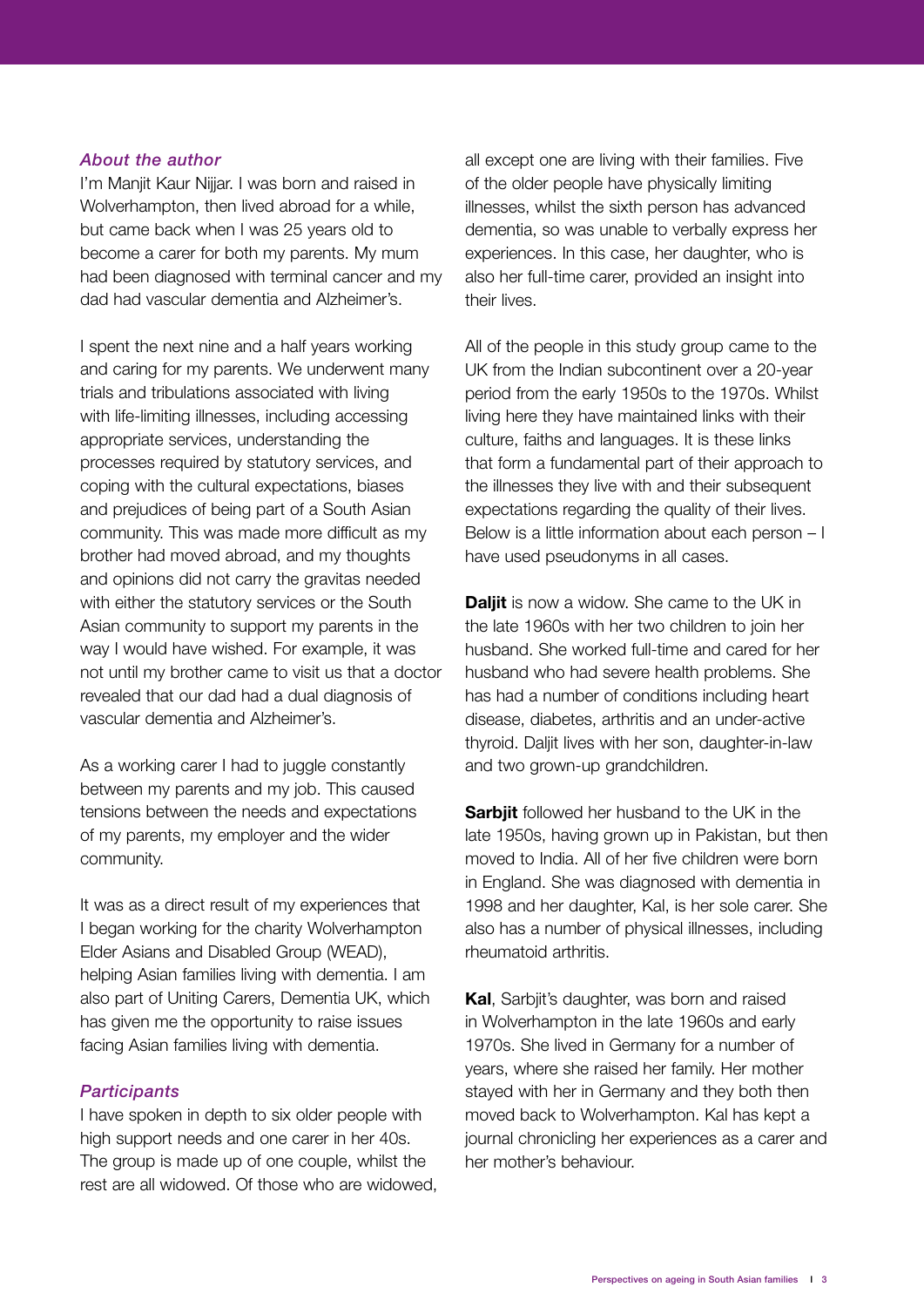**Balraj** came to the UK in the early 1950s. He worked full-time in a local factory until his retirement. He met and married his wife here and they raised their family in Wolverhampton. Since retiring, Balraj has suffered from several heart attacks and had a stroke, which has limited his mobility. He is now a widower living with his son, daughter-in-law and three grandchildren.

**Chanan** came to the UK in the late 1960s. When he came here he had no intention of staying on a permanent basis. He has been involved in politics from an early age and been an active member of a number of unions. His illnesses cut his working life short; he had his first heart attack in 1978. He now has a number of illnesses and cannot walk unaided. He lives with his wife, Joginder, son, daughter-in-law and two young grandchildren.

**Joginder** came to the UK with her daughter in the early 1970s. She joined her husband, Chanan, who was already living here. She is the full-time carer for her husband, despite having her own health issues. She lives with her husband, son, daughter-in-law and two young grandchildren.

**Pal** came to the UK in the late 1960s. He had no intention of remaining here on a permanent basis. His wife and children joined him in the early 1970s. He has been a widower for 28 years and lives on his own. He receives regular visits from his son and grandson, who live nearby.

#### Expectations of health and illness

One of the key issues facing this generation is that they never expected to be ill. They were never prepared for illness or the impact it would have on their lives. It has dramatically altered their ability to lead their lives in the way they would have wished and their expectations of what they thought they would be doing in their old age. Most of them had already been living in the UK when their own parents became unwell and subsequently passed away. The medical interventions available to them would not have been available to their parents or grandparents. So this generation had very little awareness that

their disabilities would impact on their lives so greatly. They had expected to continue their lives as they had before.

Growing up in their indigenous countries, there was little or no awareness of the illnesses that have now befallen this group. There may have been people who had cancer, diabetes, dementia and heart disease etc. when this generation were growing up in the Indian subcontinent. but whether those people would have received a diagnosis would have been another issue. There would have been a financial implication to having a diagnosis and receiving treatment that most families could not have afforded. Also, this generation were not aware of the underlying causes of many of their illnesses, such as a poor diet, high salt and sugar intakes, drinking alcohol, hereditary factors and lack of exercise.

Amongst this group there is a sense that the 'professionals' do not necessarily understand their needs or concerns, as well as not having the time to explain health/social care issues to them. For example, Balraj is upset about the extent to which his disabilities have affected his life, and feels that the doctors have not explained that to him fully.

There was, and continues to be, a lack of understanding that there are physical causes to having dementia. It is perceived to be a form of madness, which is contagious and hereditary. This can lead to ostracism from much of the community, including places of worship. This is particularly devastating given the interdependence of religious and cultural networks for this generation. Having access to information about possible health problems would have helped them make better choices for themselves and their families. It is only since becoming unwell that they have been informed of these issues.

Balraj stated, 'As science gets better, the more illnesses they discover'.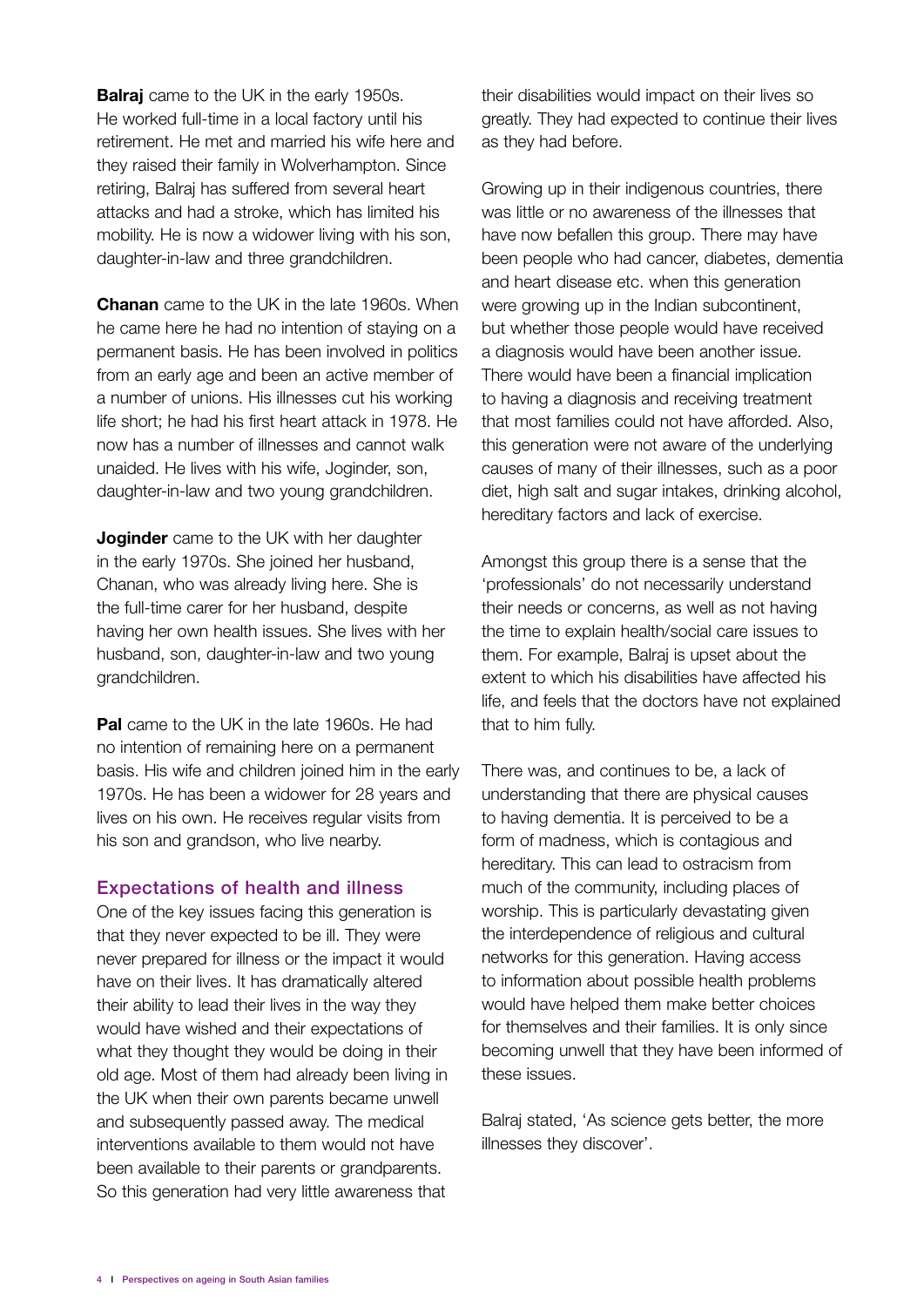#### Expectations of family and community

This generation of South Asian elders came to the UK with definite ideas of what a family support network would provide. After all, they had grown up with that family and wider community support in the Indian subcontinent. It was the duty of the younger generations to care for the older generation, and in turn the older generation would bring stability to a family.

One factor that this group did not expect was the dramatic pace of social and cultural change. They have found that their values may not hold the same significance as they would have hoped for in the younger generations. Their children have adapted to a British way of life and their grandchildren may not even speak the languages of the Indian subcontinent fluently, making communication between generations difficult. Their grandchildren participate in activities they may not have allowed their own children to do, which has left them feeling obsolete. Their views and opinions do not hold the same importance as their own grandparents' views and opinions did. This has left people feeling unneeded and insignificant in the lives of their families.

For some of the group, the lack of family support or the pressures facing their children in their working and family lives has been difficult to understand.

> We can only eat at set times. everyone is at work or school. Nobody is home. *(Balraj, older Asian man)*

Generally it's all about extended families and sometimes, often they don't want to help you and brothers and sisters – my own sisters want her [Sarbiit] back in a home. *(Kal, family carer)* Adapting to this change has come with a price. Older people have had to pay for carers to come into their homes to provide services that family members were expected to provide. Some are very resistant to that level of outside intervention. It is something that some of the older generations are reluctant to talk about, as it will lead to judgements about them and their families.

She wouldn't – was reluctant to – have carers coming in, and sort of like, "Who are they to tell me to take my medication?" and there were a couple of incidents where she wouldn't do what they wanted her to do.

*(Kal, family carer)*

For Kal and Sarbjit, living with dementia has meant the loss of family support, which has been compounded by a lack of a wider community support. There is a sense of isolation from activities and places that were considered to be normal.

Mum and Dad wanted to go to the temple … they had a position … they actually worked hard for that position and what they achieved in life and they are not being recognised because they are unwell!

*(Kal, family carer)*

For Pal, living alone means that his physical security is paramount. His son and grandson visit him on a daily basis and have installed a security system.

For Daljit, Chanan and Joginder, family support has been essential in helping them cope with their physical limitations. Their families have provided an environment where they have been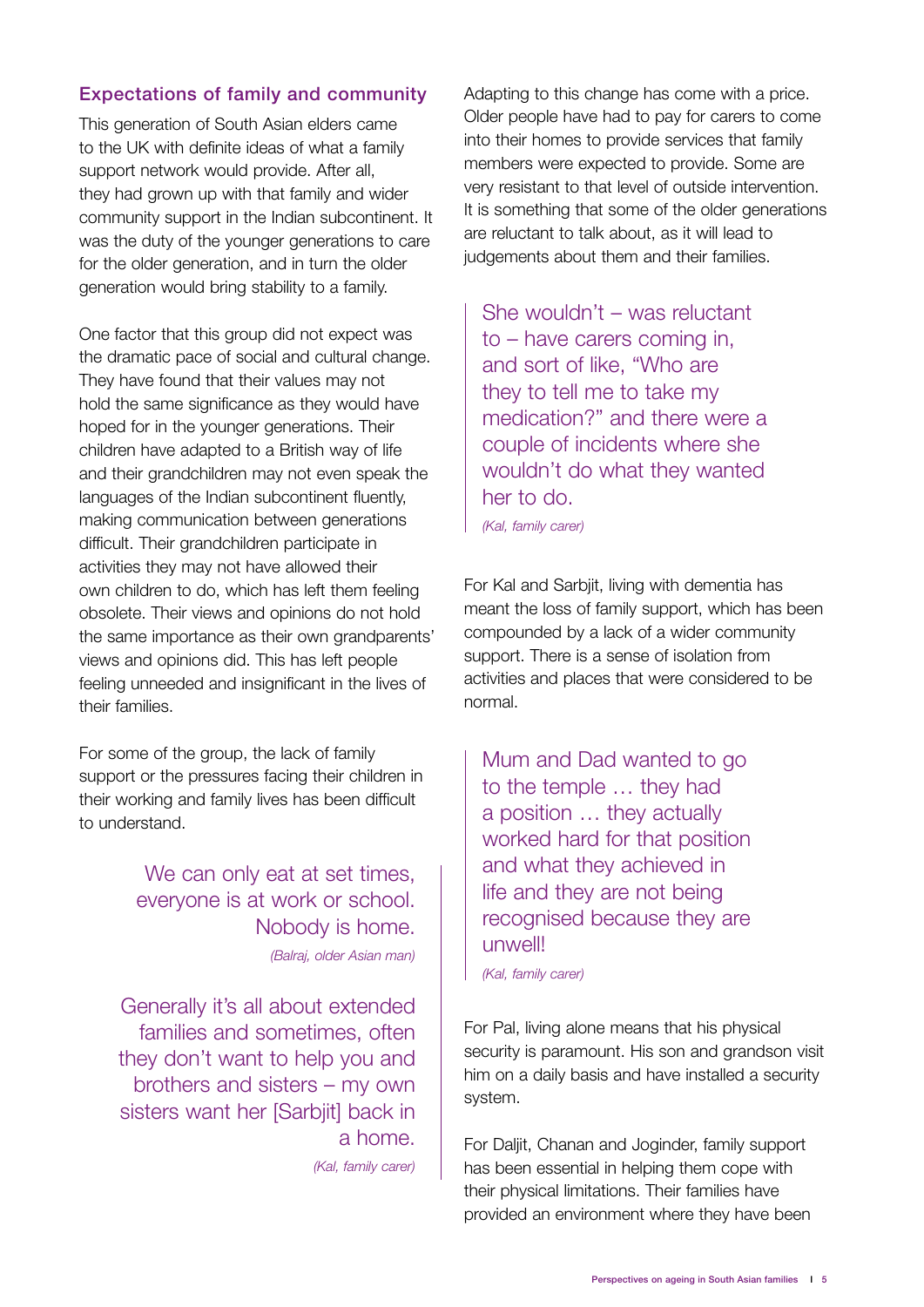empowered to be independent and remain active within the wider community. Chanan stressed the importance of having a good support network:

### Good family support has been my saviour. I wouldn't be here without them.

*(Chanan, older Asian man)*

Daljit had the support of her family and friends, which led to her desire to get better. She felt it was important to keep active. She is part of a knitting club where she has made new friends.

> I can raise to the sky because I have family support. I am very satisfied with my family and my life. *(Daljit, older Asian woman)*

Balraj finds it is his friends who provide him with support and understanding, instead of his family.

#### Alternative approaches to coping

All the people I spoke to stressed how important it is to maintain a 'normal' existence as far as physically or mentally possible. It was imperative that they had the opportunities to get as well as they possibly could.

Many Indian and Pakistani people go the Indian subcontinent during the winter months as a form of remedy for physical and mental ailments, citing the difference in the air and homeopathic treatments as reasons for doing so.

Homeopathy allows this group to be more proactive in managing their health care needs. In the Indian subcontinent, where formal medical treatment would have been too expensive, homeopathy, with its strong basis in religious and cultural practices, has long provided a viable alternative. It is considered as a more natural form of therapy than seeing a medical doctor.

Pal's desire to be as physically well as he possibly can be means he spends time in India, where he receives homeopathic treatments and spends the majority of his days sitting in the open air.

The heat is dry, it provides me with relief from the pain I feel and the treatments I get help ease the side effects I suffer from the medications I take. *(Pal, older Asian man)*

Pal is adamant that a positive mental attitude can make a significant impact on a person's ability to cope with illness.

When it comes to life, health or anything else, people find lies are sweet and the truth is bitter … Never get depressed, I don't focus on what I don't have. Always keep your heart full. I have fallen on my face many times in life but I had to get up. You cannot spend your life eating dirt.

*(Pal, older Asian man)*

In order to provide her mother with a good quality of life, Kal had her mother's medication reviewed whilst they were living in Germany. It was decided that it was in Sarbjit's best interests to reduce the medication. Under the medical supervision of a German doctor and a homeopathic practitioner, it took five years to eliminate all the anti-psychotic drugs that had been prescribed. Sarbjit has also used homeopathic practitioners based in the UK.

Kal has created an environment where her mother is the centre of all the activities that take place. This includes gentle exercises that help Sarbiit to remain mobile and are designed to give her a sense of purpose.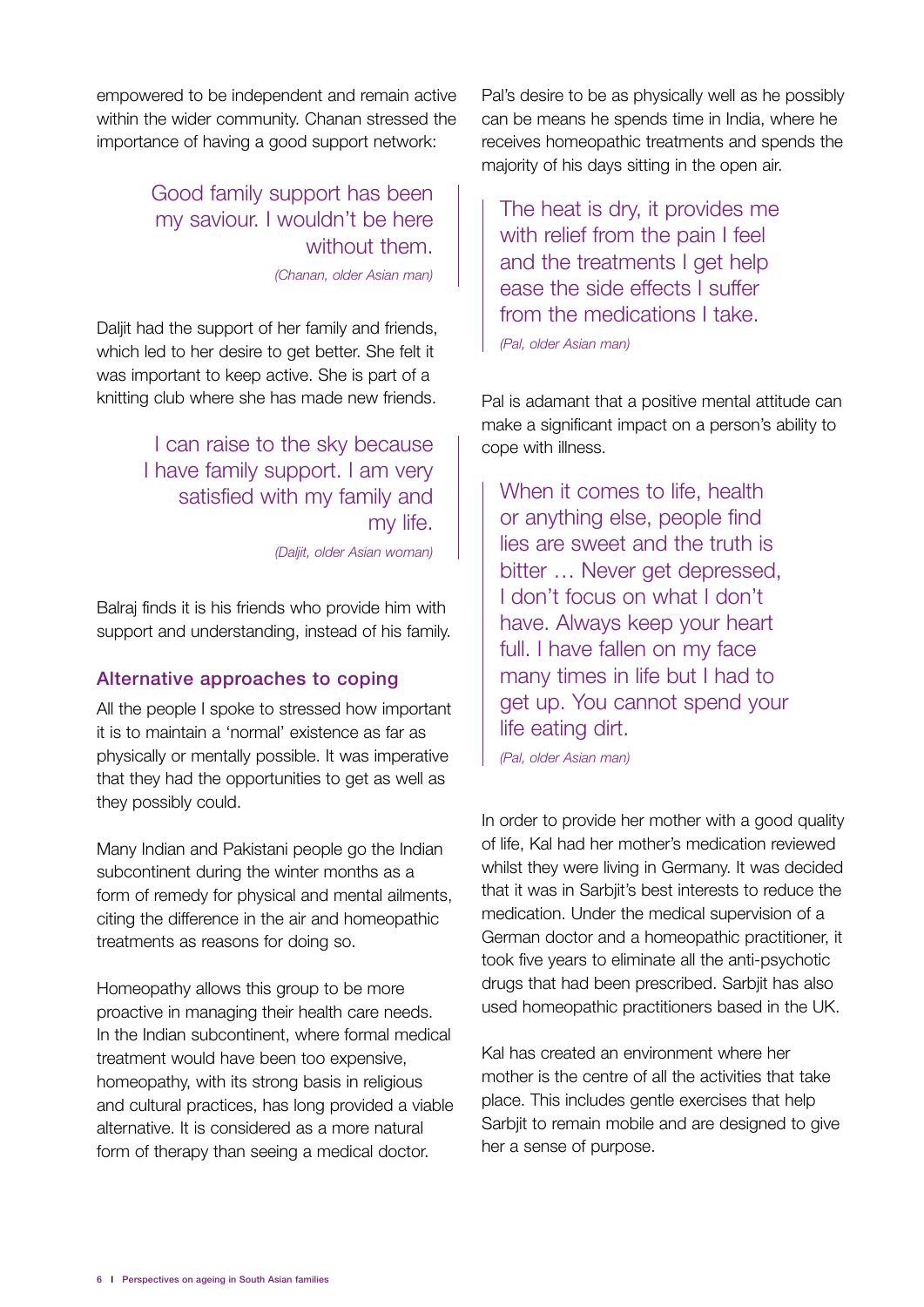The whole day is about mum. I have combined the exercises the physiotherapists gave me with yoga. [They are] not straining, just simple and gentle exercises.

*(Kal, family carer)*

Chanan believes that it is vital to always give back to others. Even as he was recovering from his stroke he felt it was his duty to assist others who were less fortunate than himself: 'I believe I am alive because I have helped people'.

Joginder commented that her children spoke to the medical professionals and they alleviated the stress and anxiety she felt whilst Chanan was in a critical condition in hospital and during his subsequent recovery. She also turned to her faith to provide her with the strength to cope. She sprinkled blessed water over Chanan to ensure a quicker recovery. Joginder and Chanan went to India in 2007, where Chanan received hydrotherapy treatment. This provided Chanan with a psychological boost, allowing him to attempt to do more things for himself and gave him more confidence. Joginder feels that although it may not have improved his physical condition, it ignited his desire to assert his independence. He has continued to do more things for himself.

Daljit feels that in order to have a good quality of life, it is essential to make the effort to get well both physically and mentally: 'If you don't do anything, God won't do anything either'.

Daliit is aware that she is able to do more in the mornings and has very little energy in the afternoons. As a result, she schedules activities for the morning. She also stressed that the level of medical care she has received and the social interaction she has had from attending the day drop-in centre is significantly better than she would have got had she lived in India. She said she was incredibly grateful and it was imperative to bear that in mind.

#### Accessing culturally sensitive services

'Culturally sensitive services' refers to service provision, be it from the statutory sector or the third sector, that is respectful and responsive to the cultural and linguistic needs of its clients and families as well as the wider community. It involves the understanding of a culture, beliefs and behaviours within a context of working with an individual, family or community. This does not however imply that all a one size fits all approach should be taken; the needs of the individual and family should be considered. For example, there are many South Asian families who have a Sunday roast dinner, and rarely eat South Asian food.

Within the South Asian community, there is still a strong feeling of obligation to the ideals of our parents and to the perceptions of the wider community. For example, to stand up and talk about our issues and problems feels like we are bringing shame on the family; not just our immediate family but the whole extended family. This applies particularly to families living with dementia.

One of the most common cultural pressures facing this community is exemplified by Balraj. Balraj's daughter-in-law is a source of great unhappiness to him. Although he can talk to selected individuals about this, when he has spoken to the social worker, the suggestion is that he moves into his own flat – or that adult safeguarding procedures are instigated. These may be valid suggestions, but he needs to be allowed to take the first steps himself and to make his own decisions, with support. He does not trust the statutory services to understand the situation fully.

#### *Information and advocacy*

Kal found that she knew very little about the services that were available for her and her mother. She enlisted the help of a dementia advocate working for Wolverhampton Elder Asians and Disabled Group (WEAD) in order to access them. Whilst Sarbjit is in an environment where she feels secure, Kal feels that every service she has tried to access for her mother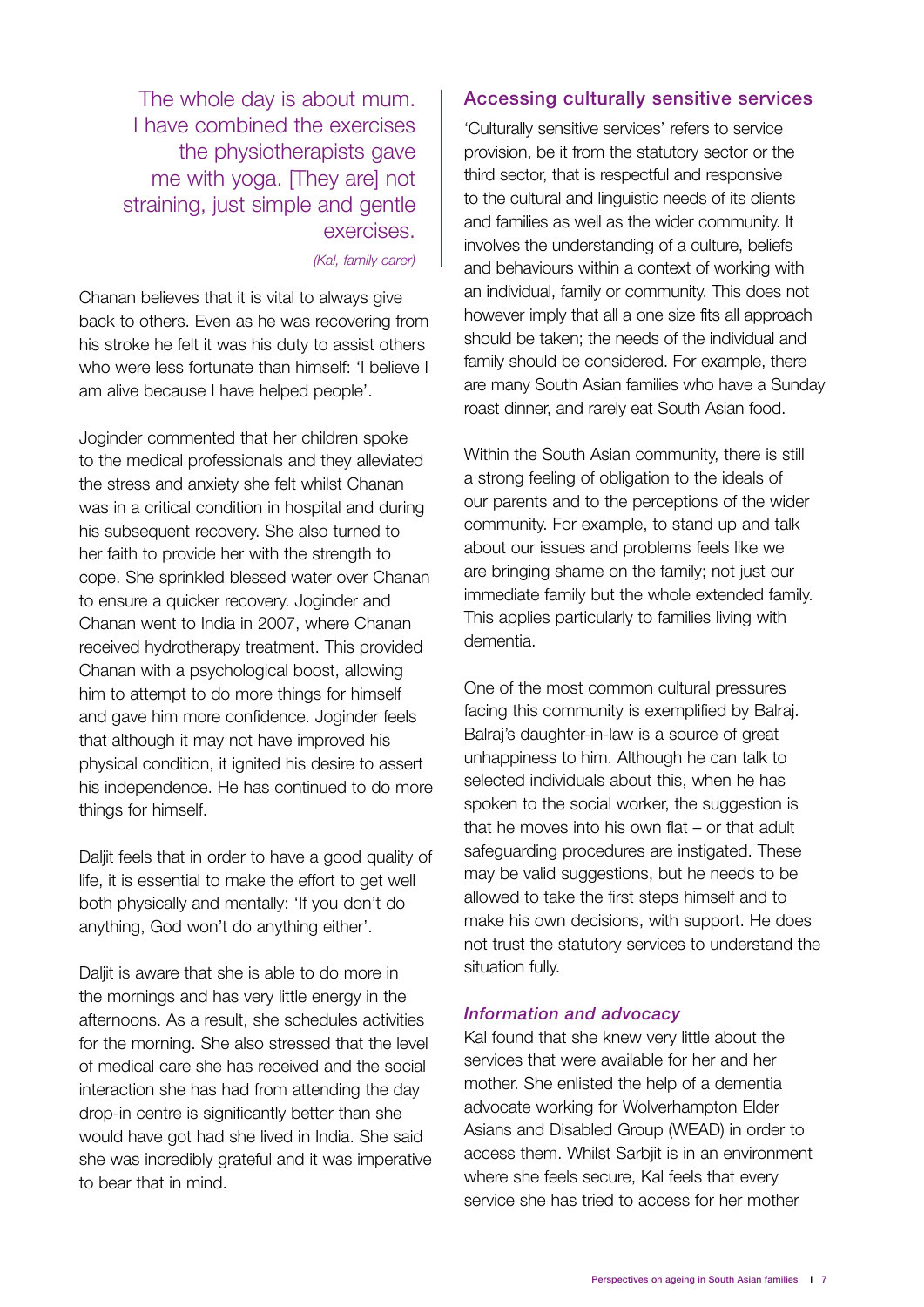has meant a battle with statutory services. This has caused her stress and left her frustrated with service providers. She has received a sitting service through the Carer Support team in Wolverhampton.

Getting direct payments took, with the help of Louise [Carer Support Officer, Wolverhampton] October to February – and it is not acceptable. I had someone who was fighting for me. *(Kal, family carer)*

Kal felt she had to navigate through a maze of bureaucracy associated with the medical profession. The time it took from an initial referral to get an appointment with the incontinence nurses caused her great distress. She has had the same experience trying to access physiotherapists when her mother's mobility became an issue.

> You have to tell your story time and time again. It can take six to eight weeks to get to see incontinence nurses. *(Kal, family carer)*

Kal had hoped that, given her mother's condition, more physiotherapy would have been recommended, however once the prescribed amounts of sessions had been completed, the service was withdrawn. She had hoped that the service could be tapered off slowly instead of a complete cessation. She has therefore devised her own exercise regime for her mother to ensure that her general health and well-being can be maintained.

The onus is on the patient or the family to push for information or treatment. Daljit has found that information is not readily available, especially if someone is ill or a carer. She would like information to be easy to understand instead of the continued use of jargon. She feels this

I know, from all the meetings I go to, there are services out there but I can't access them. We have to wait until we have a crisis. You might as well shut up and not even try. All the strain is on me – the ones in the caring profession give up quicker than the carers do. We are the carers who need the advocacy. It all about awareness, awareness, awareness.

*(Kal, family carer)*

is particularly important if English is not the first language.

Kal has found that it is the third sector that provides her with moral support as a carer, as well as advice and guidance. She reported that no statutory organisation would contact her to ask how she is coping or talk through her fears with her in the way that the dementia advocate does.

#### *Quality of services*

Kal has found that cultural and age differences impact on the quality of services being provided, especially support schemes aimed at carers.

The facilitators do not necessarily have a caring experience or background. They have their qualifications and they cannot know what it is to be a carer.

*(Kal, family carer)*

Kal recently participated in Caring and Coping with Loss in Dementia, an eight-week course aimed at carers looking after someone with dementia.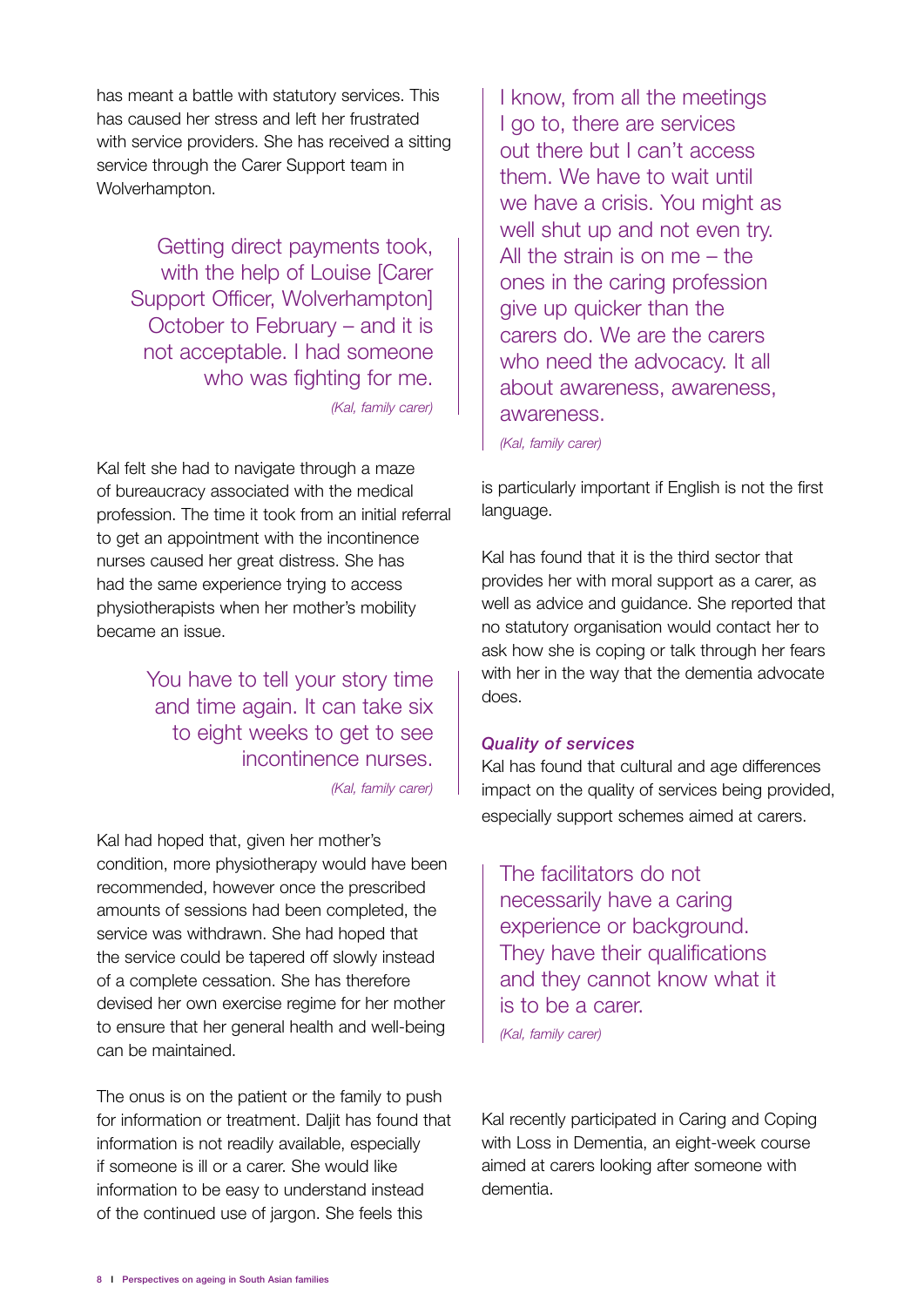"Caring and coping" – same culture, looking after a parent, the same issues, things that matter to us don't necessarily matter to others. People say it doesn't matter; it does matter. The extended family doesn't want to help, only talk about situations, as the other people in the group know/understand the experiences. This is what is really needed and other people from other cultural backgrounds don't necessarily get that. There are cultural issues that aren't being dealt with by statutory services. This generation have been born and brought up in a different country – the awareness isn't there or acknowledgement of the cultural needs, especially for those who have dementia. It's about honouring the person with dementia.

*(Kal, family carer)*

For Kal, this lack of understanding has been evident when she has made requests for respite services. The ideal scenario would be for Sarbjit to remain at home and for Kal to leave. This way Sarbjit remains in an environment she knows with carers she knows, and there is minimal disruption for her. Kal states that being in an unfamiliar setting catering for older people with a variety of mental health issues, with constant noise and people speaking a language she no longer understands would be too distressing for Sarbjit.

In accessing sitting services for Sarbjit via direct payments, Kal found that the agencies were not providing suitable professional carers. Some of the professional carers were not South Asians so there was a cultural and linguistic barrier. For example, Sarbjit refused to eat or drink anything as the professional carers would not eat or

drink. It is considered rude to eat or drink if the 'guests', in this case the professional carers, do not eat or drink. There was no understanding that this is a cultural norm and seen as a form of social bonding. Some of the South Asian carers were too young and did not understand the needs of Sarbiit or Kal. Instead, she has had to recruit older professional carers from a South Asian background.

In Joginder's view, further training is needed for medical staff so that they understand the devastating impact that a long-term illness can have on carers. She also feels that there needs to be a greater collaboration between homeopathic or holistic therapies in the treatment of people with physical disabilities. Services for her husband were all arranged by the hospital social workers and her children. She was unaware of what could be provided and what they would be eligible for. The day drop-in centre that Joginder attends with her husband, Chanan, is only possible because it is run by a third sector organisation – she does not meet the criteria to attend a statutory day care centre. The drop-in centre allows her to socialise with other women in the same setting as her husband. She also attends another day dropin centre for women only.

Chanan has found that receiving good quality services is 'the luck of the draw'. He considers himself fortunate that he has always had good doctors and social workers, but also acknowledges that due to his political background he has had advantages that others may not have.

Daljit has noticed that there has been a huge change in the quality of hospital services since she came to the UK 43 years ago.

People are discharged far too quickly, everyone, especially the nurses, seems far too busy and as such appear less caring. Everything seems very stressed.

*(Daljit, older Asian woman)*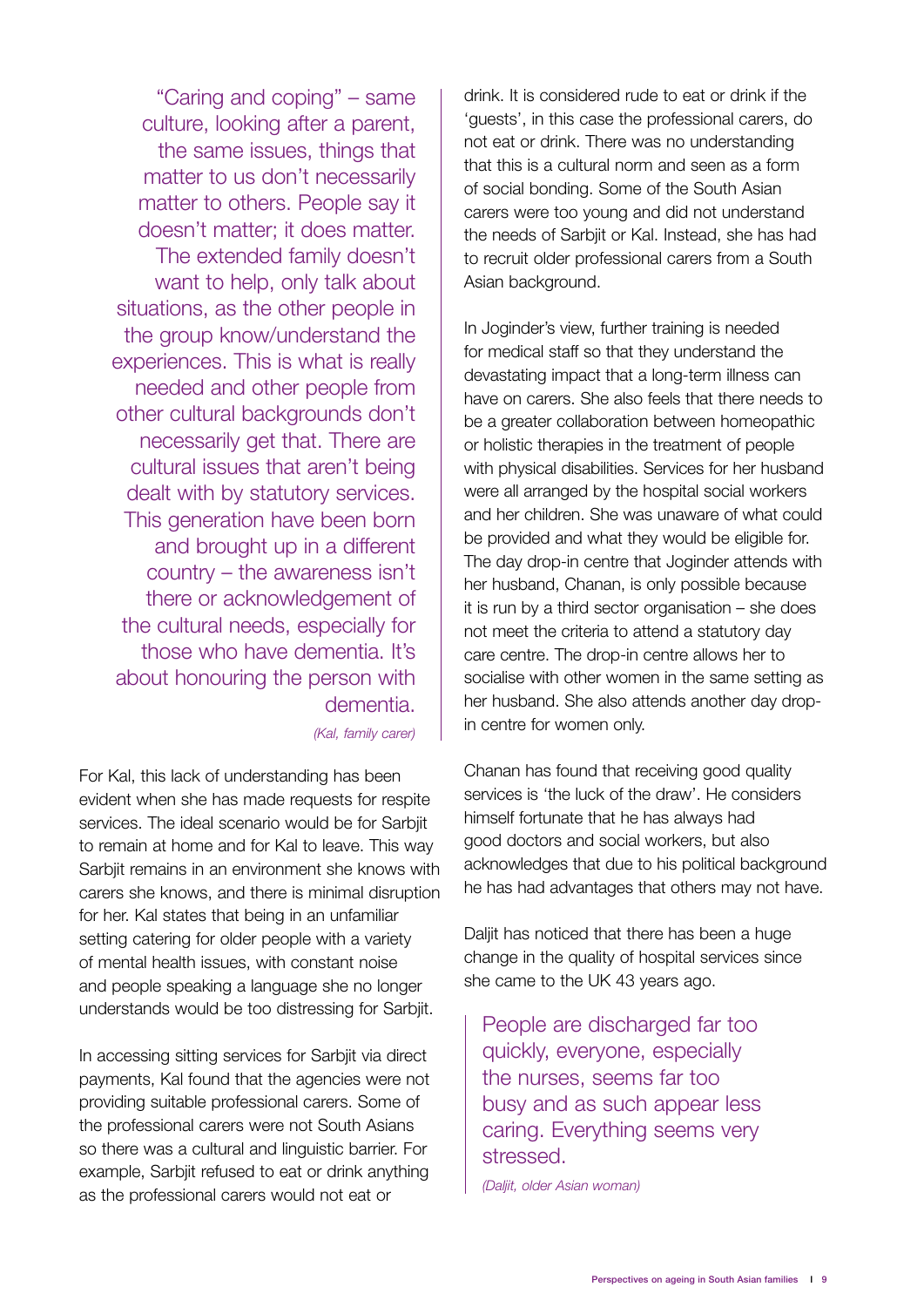#### *The impact of funding cuts*

Daljit feels that localised medical services provided more stability and an opportunity to get more information. There used to be a diabetes/ blood pressure service that would go to day centres run by third sector organisations to inform people of healthy living schemes and answer queries or concerns. That has ceased due to funding restrictions.

With the reduction of statutory services and the increased cost of those that are being provided, Chanan feels the specific needs of individuals or groups of people are no longer the priority. He has also been very vocal about the lack of information available to older people about the impact of the changing criteria, making accessing services more regimented.

> It should be about respecting people and equality, but they [local and national government] don't do that for older people anymore.

*(Chanan, older Asian man)*

Charging is another issue. Both Balraj and Pal used to access statutory day care services until the introduction of the charging system. Although both still qualified for day care provision on the basis of their health problems, they felt that the means-tested system was biased against them. As a result they have both stopped attending, and now only attend the day drop-in centre run by a third sector organisation.

Balraj feels that it is unfair to introduce charges and expect older people to pay for services that they have worked hard for. Pal feels the charging system does not accurately reflect the quality of service being provided.

Everyone I have spoken to has placed a high degree of importance on good training of staff, whether in statutory services or the third sector, as well as financial investment in services, not

only to improve them but also to ensure future generations have the services they need when they need them.

#### Having a voice

Some of the South Asian community have been very actively involved in trying to change and improve services. Others have not been formally involved, but would still like their voices to be heard.

Chanan is very passionate about the loss of services, in particular the loss of culturally appropriate services. He feels that the situation reflects an unacceptable injustice and he has to speak out against it. He actively participates in various forums, such as the over 50s forum and National Pensioners Convention, and he has spoken at local Gurdwaras and Mandirs about the loss of services.

Information is power; people can only make informed choices if they have it. The problem is that they are not getting the information.

*(Chanan, older Asian man)*

As a result of her experiences battling for services, Kal has spent the last two years working on the local carers' strategy in order to effect change for carers. She has become disillusioned with the process, as it has taken a long time and she can see very little progress being made.

The other four members of this group have stated that they would like to have a better understanding of the full impact of the changes that will affect them. Both Balraj and Pal stated that, had they been fully aware of the impact of charges for services, they would have spoken up against them. They would like to have had the opportunity to have the proposals explained to them and then given the opportunity to think about them.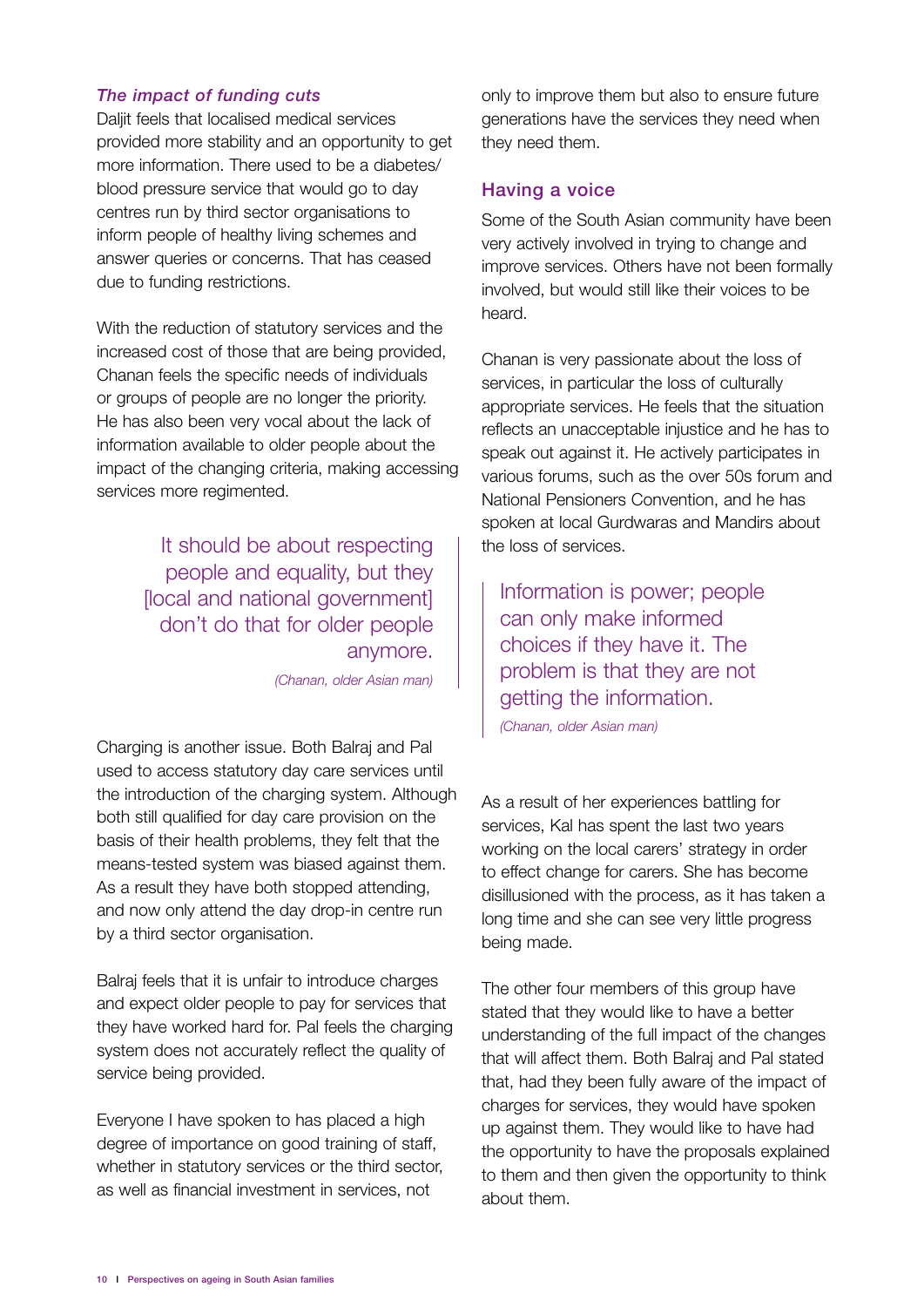Carers are the ones who are in the thick of it and it is not acknowledged. When will any of it get implemented? Actions are just not being taken. Nothing will come out of it for myself. You'll do it once, you'll do it twice but you won't do it again. It should be about valuing what is being said, understanding it and then doing something.

*(Kal, family carer)*

This is particularly important if English is not their first language.

> There is an expectation that if you don't ask questions then and there everything is okay, but you need time to think and understand fully before you can ask questions. So much is dependent on language skills that either we don't have or don't have enough of.

*(Joginder, older Asian woman and carer)*

For older South Asian women, it is important to have women-only consultation events. Cultural expectations mean that older women feel it is inappropriate and disrespectful to speak or question someone in authority in the presence of a group of older Asian men. The larger consultations, whilst being cost effective, prevent these women from participating in the process. They also want to have time to digest the information given.

South Asian elders would like people in authority to explain things to them, to see them and talk to them in the day centres, Gurdwaras, Mandirs, Mosques and Churches. They would like an opportunity to talk informally rather than have to go to official consultation events without fully understanding the subject. They would like to be visited more than once and to have regular

follow-up discussions, as they wish to be included in decision-making processes.

#### Summing up

Through listening to these stories I have learnt more about the pivotal role the family and wider community plays in the healing and coping processes of older Asians with high support needs. This is where individuals draw their strength from and seek solace. It is particularly important to maintain these networks for those people living with dementia, as it is difficult for the generations born and raised in the UK to relate to their parents' lives in the Indian subcontinent.

In my opinion, it is incredibly important to ask this generation about life in the Indian subcontinent when they were growing up. Adult carers such as Kal, who were born and raised in the UK, have a limited understanding of what life is like in the Indian subcontinent. This means that when a person with dementia makes reference to things or events it is difficult to put these in context. For the person with dementia, their attempts at communicating their needs become frustrating.

Listening to these people's stories could have a two-fold benefit. It could reduce isolation for older South Asians, who do not have dementia but are able to talk about the Indian subcontinent in general and at a specific time period, thereby providing a valuable insight into life in the Indian subcontinent. Secondly this information would provide carers with more support to be able to encourage reminiscence work and identify more clearly what the person with dementia needs. This is similar to the idea of drawing on memorabilia from the past. For South Asians, it is much harder to access this kind of information in the UK. Given the nature of oral history within the older South Asian community, many of whom are illiterate in their own languages, it would provide a valuable resource for many South Asians living with dementia in the UK. It may also provide a template for other communities living with similar issues.

As with many communities living in the UK, the pace of societal change has been unexpected